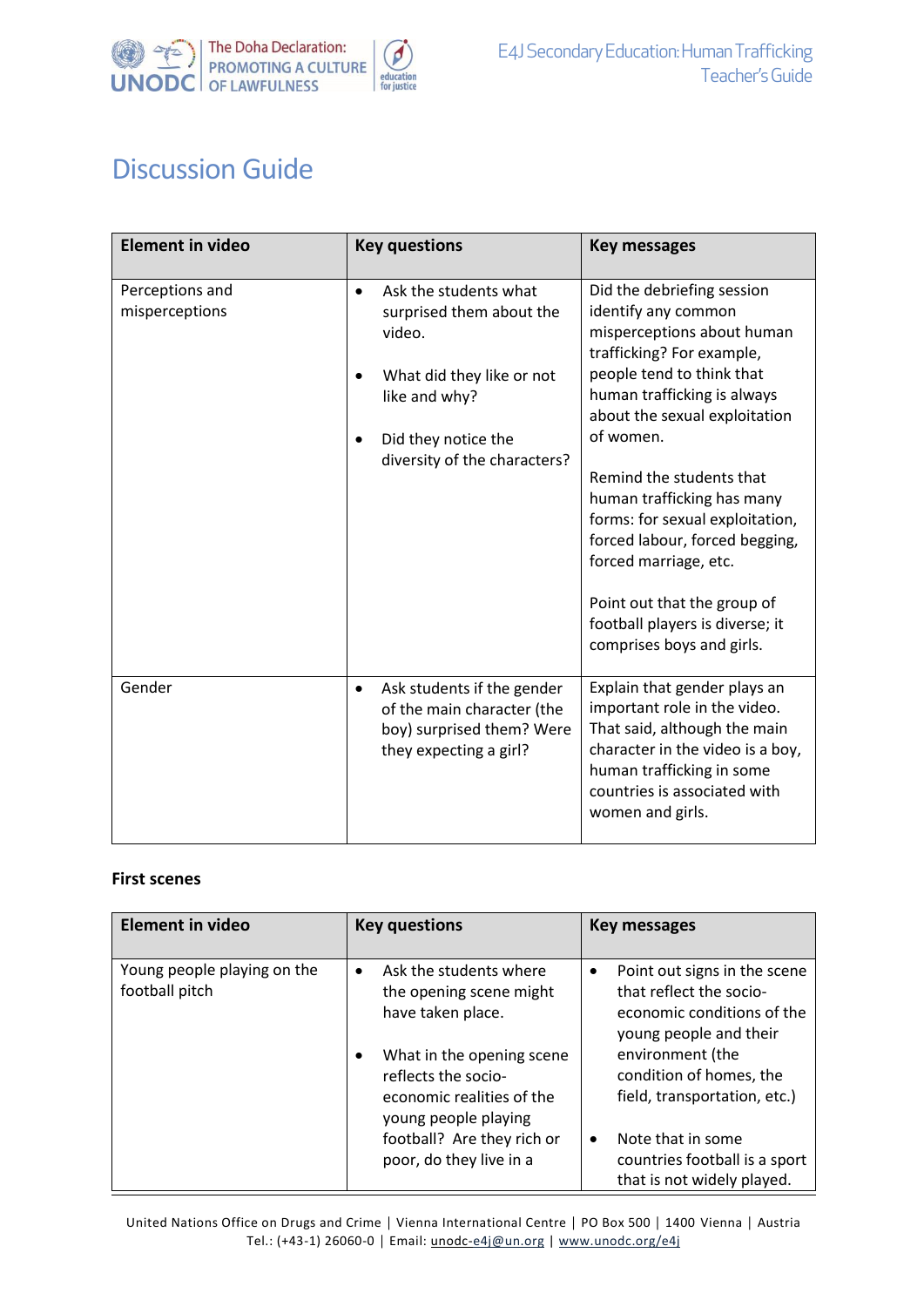

|                             | developed country or a<br>developing one?<br>What might a football or<br>٠<br>recreational field look like<br>in your part of the world?<br>Ask the students to<br>$\bullet$<br>identify other sports in<br>which there are<br>opportunities for taking<br>people abroad. |                                                                                                                                                                                                                                                                                                                                                                                                                                                                                                                                                                                                                                                                                                                                                                                                                |
|-----------------------------|---------------------------------------------------------------------------------------------------------------------------------------------------------------------------------------------------------------------------------------------------------------------------|----------------------------------------------------------------------------------------------------------------------------------------------------------------------------------------------------------------------------------------------------------------------------------------------------------------------------------------------------------------------------------------------------------------------------------------------------------------------------------------------------------------------------------------------------------------------------------------------------------------------------------------------------------------------------------------------------------------------------------------------------------------------------------------------------------------|
| The offer from the stranger | How is the boy<br>$\bullet$<br>approached?<br>Is the recruiter a stranger<br>or does the boy know the<br>man? Does this make a<br>difference?<br>How does the flyer appeal<br>$\bullet$<br>to the boy's dream?<br>How does he imagine his<br>new life?                    | Ask the students to focus<br>$\bullet$<br>on the elements related to<br>the recruitment as an<br>action (the man attempts<br>to recruit the boy)<br>In this case, the stranger<br>٠<br>makes a proposal. The<br>proposal appeals to the<br>boy's dream.<br>Note that, although the<br>٠<br>offer is proposed by a<br>stranger, a person close to<br>the victim can also be a<br>recruiter.<br>The trafficker talks to the<br>boy and hands him a flyer.<br>The flyer brazenly depicts<br>an image of a football<br>player stepping over a<br>football while looking at<br>the horizon. Dollar signs<br>are depicted on the flyer.<br>The boy takes the flyer and<br>looks curious. His eyes turn<br>into dollar signs. He closes<br>his eyes, smiles and begins<br>to imagine himself in the<br>same position. |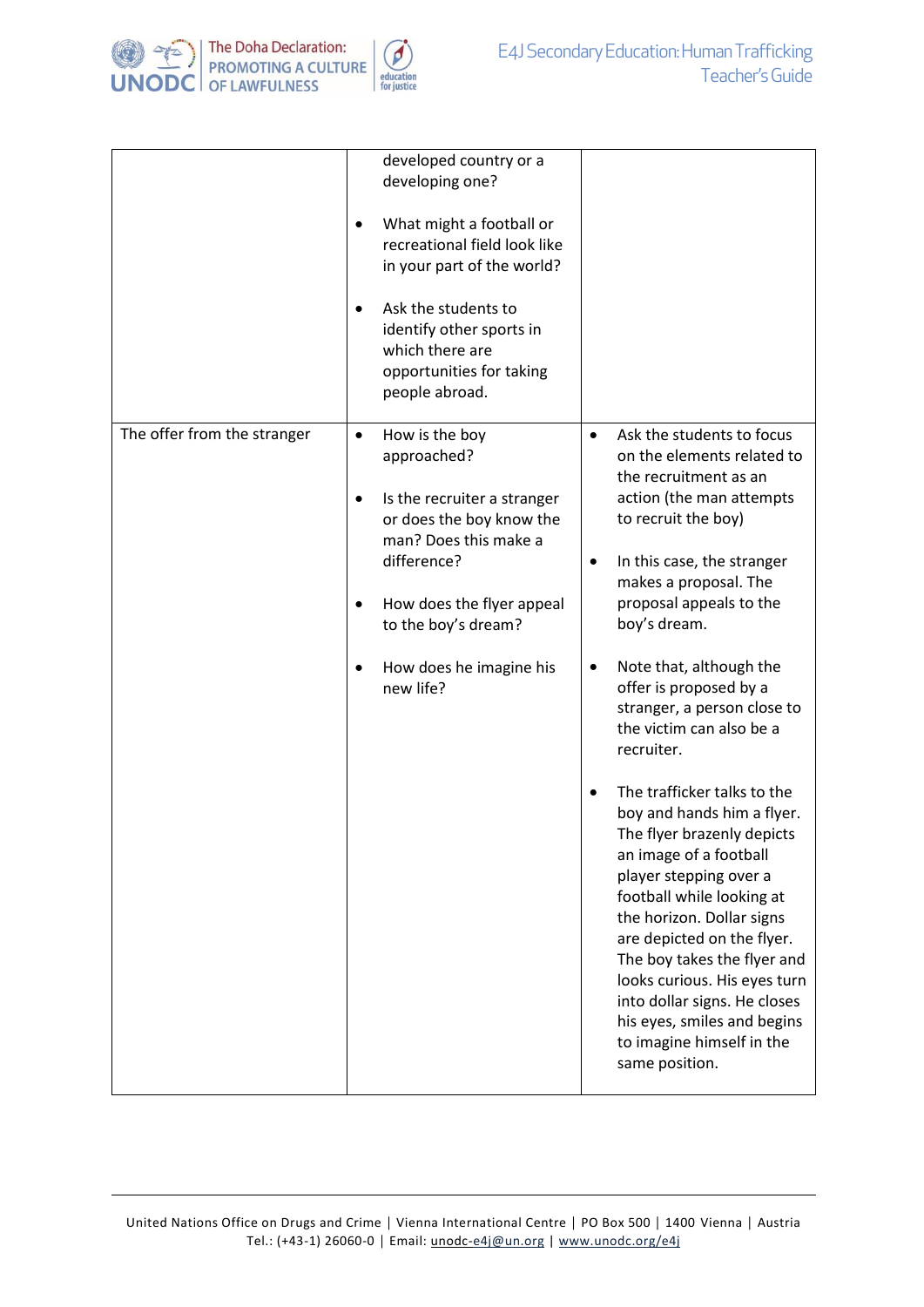

## **Development**

| <b>Element in video</b>               | <b>Key questions</b>                                                                                                                                                                                        | <b>Key messages</b>                                                                                                                                                                                                                                                                                                                                                                                                                                                                               |
|---------------------------------------|-------------------------------------------------------------------------------------------------------------------------------------------------------------------------------------------------------------|---------------------------------------------------------------------------------------------------------------------------------------------------------------------------------------------------------------------------------------------------------------------------------------------------------------------------------------------------------------------------------------------------------------------------------------------------------------------------------------------------|
| The recruitment and<br>transportation | How is the boy being<br>٠<br>transported from one place<br>to another?                                                                                                                                      | The boy arrives for a trip<br>$\bullet$<br>with a suitcase and<br>backpack. He hands over<br>his passport to someone<br>who he thinks is his friend<br>or agent.                                                                                                                                                                                                                                                                                                                                  |
| The first game                        | How does he imagine the<br>٠<br>first game?<br>What can you tell about<br>٠<br>the boy from what he<br>imagines?                                                                                            | At the first game, the boy<br>$\bullet$<br>is wearing his kit and the<br>captain's armband,<br>preparing to score a free-<br>kick or a penalty. He smiles<br>confidently. The stadium<br>lights are on.                                                                                                                                                                                                                                                                                           |
| The first game/realization            | What makes the boy see<br>$\bullet$<br>the trafficker for who he<br>really is?<br>How does the trafficker<br>cause the boy to become<br>indebted to him?                                                    | The referee (trafficker)<br>$\bullet$<br>appears on the scene and<br>whistles, showing a<br>passport instead of a<br>football card. He places<br>the boy's passport in his<br>shirt pocket and smiles<br>maliciously. The boy is<br>astonished.<br>The trafficker shows a<br>$\bullet$<br>notebook with a list of the<br>boy's debt, with symbols<br>and numbers on the side.<br>The symbols include a<br>plane, a car, a bed, food,<br>etc. The boy's passport is<br>in the trafficker's pocket. |
| The day dream sequence                | How does the boy<br>$\bullet$<br>imagine his dreams of<br>becoming a famous<br>footballer playing out?<br>How might traffickers<br>lure their potential<br>victims (in traditional<br>settings and online)? | traffickers<br>Explore<br>how<br>play on the fame and<br>fortune aspect of foreign<br>travel and faraway places<br>in the video.<br>Discuss the expectations<br>$\bullet$<br>versus the reality of living<br>in a foreign country.<br>Discuss other pull and<br>push factors that                                                                                                                                                                                                                 |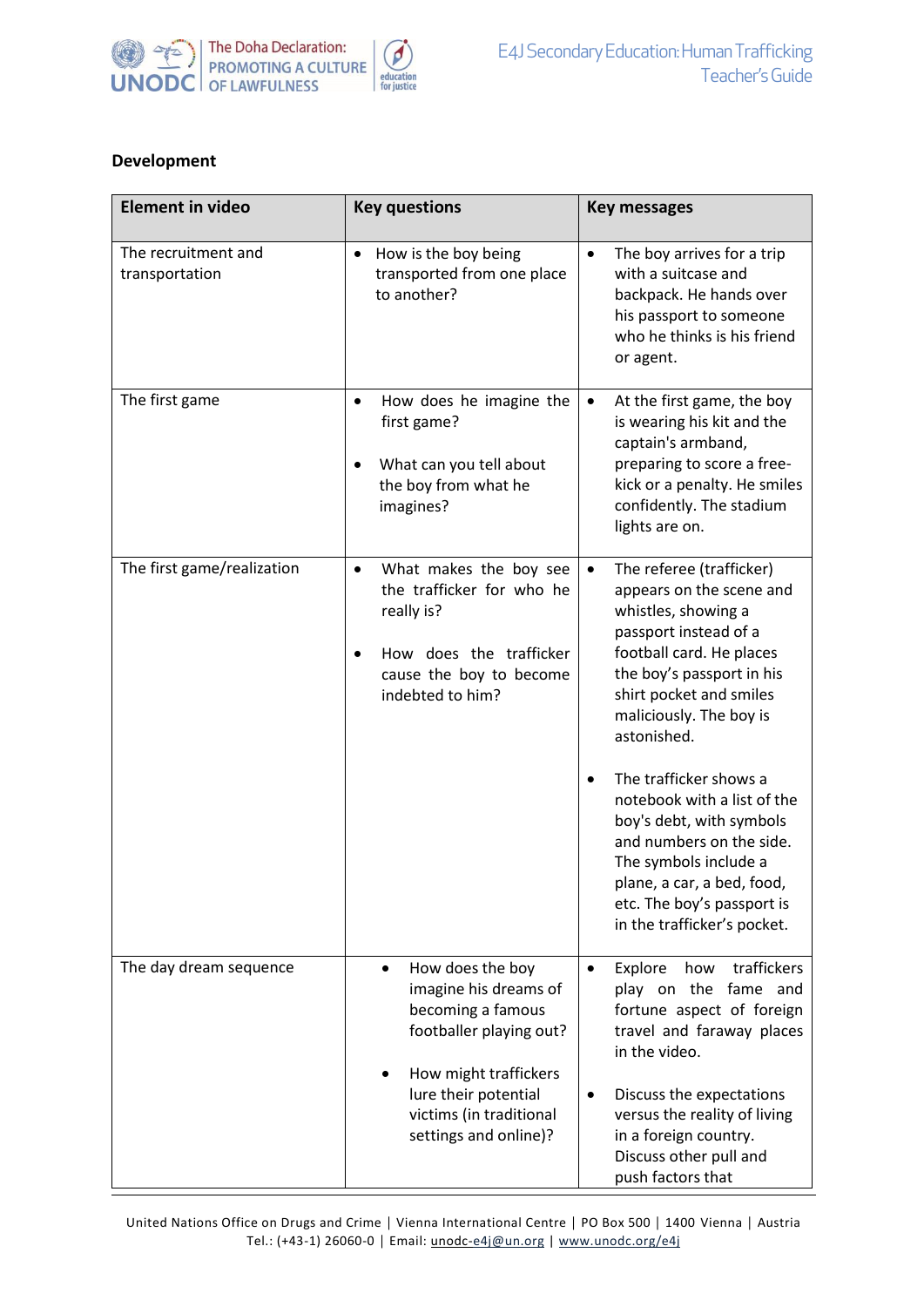

|                          | What push factors<br>might have caused the<br>boy to consider leaving<br>his home and family<br>(conflict, drought, lack<br>of opportunities, etc.)?<br>Identify pull factors<br>that may have<br>influenced the boy to<br>emigrate to another<br>region or country<br>(religious freedom, a<br>better life, a family<br>member base,<br>employment, etc.).                            | traffickers might exploit to<br>lure victims.<br>Pull and push factors are<br>$\bullet$<br>conditions that encourage<br>or force people to migrate<br>from one area to another.<br>Push factors are usually<br>ones that cause people<br>stress (poverty, conflict,<br>lack of opportunities, etc.),<br>while pull factors normally<br>have positive associations<br>(better job prospects,<br>religious freedom, political<br>stability, etc.) |
|--------------------------|----------------------------------------------------------------------------------------------------------------------------------------------------------------------------------------------------------------------------------------------------------------------------------------------------------------------------------------------------------------------------------------|-------------------------------------------------------------------------------------------------------------------------------------------------------------------------------------------------------------------------------------------------------------------------------------------------------------------------------------------------------------------------------------------------------------------------------------------------|
| The role of the passport | Why is the confiscation of<br>$\bullet$<br>the boy's passport<br>important to the<br>trafficking process? What<br>are the dangers of not<br>having proper<br>documentation?<br>Ask the students to explain<br>٠<br>what they think the link<br>could be between the<br>passport at the airport and<br>the passport as a yellow<br>card in the football match<br>in the dream sequence. | Elaborate on the<br>$\bullet$<br>significance of the<br>confiscation of the boy's<br>passport:<br>This is one of the ways<br>$\circ$<br>used to control<br>victims.<br>When abroad, a<br>$\circ$<br>passport is the main<br>identity document.<br>Without it, people are<br>vulnerable and at risk.                                                                                                                                             |

## **Final scenes**

| <b>Element in video</b> | <b>Key questions</b>                                                                                        | <b>Key messages</b>                                                                                                          |
|-------------------------|-------------------------------------------------------------------------------------------------------------|------------------------------------------------------------------------------------------------------------------------------|
| The purpose             | How does the scene<br>٠<br>change after the boy<br>realizes that the referee is<br>not who he thinks he is? | The boy looks surprised<br>and disappointed. The<br>elements of the scene<br>change. His football kit<br>turns into a ragged |
|                         | What does this scene<br>$\bullet$<br>represent? (forced labour)                                             | uniform, the captain's<br>armband becomes a<br>bandage (wound). His face                                                     |
|                         | Why was the boy sent to<br>٠<br>the forced labour camp?                                                     | is tired, his eyes have dark<br>circles under them and a<br>box appears in his arms.                                         |

United Nations Office on Drugs and Crime │ Vienna International Centre │ PO Box 500 │ 1400 Vienna │ Austria Tel.: (+43-1) 26060-0 **│** Email: unodc[-e4j@un.org](mailto:e4j@un.org) | [www.unodc.org/e4j](http://www.unodc.org/e4j)